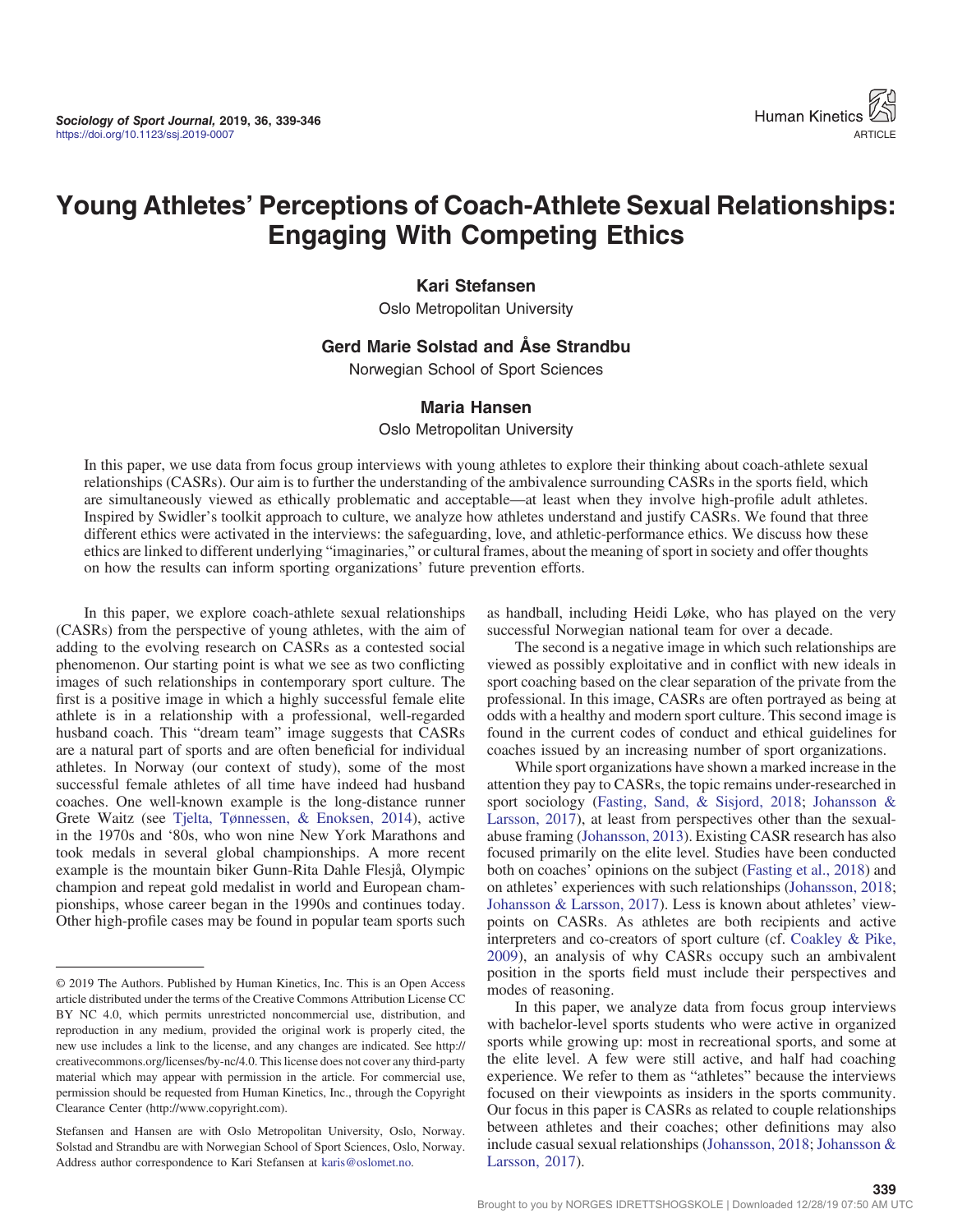## Background: Safeguarding in Sport

An increasing number of sport-governing organizations have developed ethical guidelines and codes of conduct for coaches [\(Fasting et al., 2018](#page-7-0); [Johansson, 2013;](#page-7-0) [Lang, Mergaert, Arnaut, &](#page-7-0) [Vertommen, 2018](#page-7-0)). In Norway, guidelines on sexual harassment and abuse have been in place at the national level since the early 2000s, with the latest version issued in 2010 by the Norwegian Olympic and Paralympic Committee and Confederation of Sports (NIF, from "Norges idrettsforbund"). On the surface, these guidelines communicate the simple message that CASRs are unwanted. The guidelines state that "dual relationships" should be avoided; they further add that if reciprocal relationships are established, then the other participants in the sporting milieu should be informed of the relationship.<sup>1</sup> The add-on about reciprocal relationships—and the idea that openness will reduce some of the dilemmas that arise from them—means that the guidelines communicate a somewhat conflicting image of CASRs. CASRs are addressed within guidelines on sexual harassment and abuse, which clearly signals that such relationships hold no place in sports. Still, such relationships —if reciprocal—can be tolerated if handled professionally, hence offering the possibility of a form of conditional acceptance. While the topic is not specified in the guidelines, it seems reasonable to view the Norwegian guidelines as addressing two forms of CASR: legal CASR (involving consenting adults) and illegal CASR (involving a minor below the age of consent). In Norway, the former would mean relationships where both parties are 16 years or older. The organization communicates a stricter policy on its website, however, using a commanding tone towards coaches: "Do not abuse your power and authority. There is zero tolerance for sexual advances and intimate contact with athletes."<sup>[2](#page-6-0)</sup>

The International Council of Coaching Excellence (ICCE) and the US Olympic Committee (USOC) have developed similarly strict rules, emphasizing coaches' duty not to engage in sexual relationships with their athletes and to discourage any attempts by athletes to initiate relationships with them. These stricter guidelines make no exceptions for legal CASRs. Interestingly, the guidelines offer two very different rationales for this position: one based on individual rights for protection from exploitation and one based on the risk that CASRs may hamper the possibility of athletic success. Some guidelines may also emphasize the reputation of sports as a safe space for children and young people, which is an idea related to the first rationale [\(Johansson, Kenttä, & Andersen, 2016\)](#page-7-0).

# Research on CASRs

Of the few empirical studies that have been conducted on CASRs, most have been small-scale and explorative in nature ([Johansson,](#page-7-0) [2018](#page-7-0); [Johansson & Larsson, 2017;](#page-7-0) [Jowett & Meek, 2000\)](#page-7-0). A key theme in these studies is how coaches make sense of the CASR phenomenon and its place in sports ([Bringer, Brackenridge, &](#page-7-0) [Johnston, 2002;](#page-7-0) [Johansson et al., 2016\)](#page-7-0). One recent example is Fasting et al.'s ([2018\)](#page-7-0) interview study among 36 elite-level coaches in Norway, including some who were (or had been) in a relationship with an athlete on their team. The coaches generally disapproved of CASRs, based on concerns that they could compromise the integrity of the coach and have a negative impact on the athletes and team dynamics. They further felt that if such relationships are to be established, then they should be discussed openly, and that one of the two parties should ideally leave the team or practice group. The coaches' opinions clearly mirrored the official guidelines issued by NIF—and the idea of conditional acceptance. Fasting et al. ([2018\)](#page-7-0) interpret the coaches' strictness as a display of political correctness and the ongoing professionalization of the coaching role.

These findings differ strikingly from a survey study conducted in Denmark and published 17 years earlier ([Nielsen, 2001](#page-7-0)), i.e. around the time when ethical guidelines for coaches were beginning to appear. In that study, two-thirds of the participating coaches from four different sports answered that it was acceptable for a coach to have an intimate relationship with an athlete over the age of 18—i.e. relationships that would constitute legal CASRs. Mindful of the differences in context and methodology between these two studies, we may hypothesize that coaches' ethical standards have changed during the last two decades, especially in elite or professional sports.

Only a few studies on athletes' perspectives on CASRs have been conducted to date. Johansson and Larsson ([2017\)](#page-7-0) interviewed four female elite athletes about their own experiences with CASRs, while Johansson [\(2018\)](#page-7-0) analysed a single case of a CASR involving a same-sex couple (a young elite athlete and a considerably older coach). These studies illustrate some of the problems of defining CASRs as sexual abuse or deviant practices and applying regulations based on a zero-tolerance perspective. For example, banning CASRs might potentially foster practices of secrecy that could render the athlete more vulnerable.

The studies referenced above also illustrate how the meaning of a particular relationship depends on context and that drawing sharp boundaries between healthy and unhealthy relationships could be difficult. While relationships between coaches and athletes may be based on mutual love and desire ([Johansson et al.,](#page-7-0) [2016](#page-7-0)), they may also be the result of intentional grooming, i.e. the practice of building trust and breaking down interpersonal barriers as a precursor to abuse [\(Brackenridge & Fasting, 2005;](#page-7-0) [Fasting &](#page-7-0) [Brackenridge, 2005](#page-7-0); [Owton & Sparkes, 2017\)](#page-7-0). Still, we agree with Johansson et al. [\(2016\)](#page-7-0) that there is a need for studying CASRs within broader contexts of meaning than sexual abuse. Doing so would mean moving beyond the "deterministic perspective" of CASR in which the inevitable negative consequences are placed in the foreground and instead using a "dualistic perspective" that separates legal and consensual CASRs from child sexual abuse [\(Johansson, 2013\)](#page-7-0). As Johansson ([2013\)](#page-7-0) has commented, such an analysis would still need to take into account the fact that the meaning of consent in authority-subordinate relationships is difficult to assess. For instance, the athlete may re-evaluate what he or she wanted at the time as being non-consensual once the relation-ship has ended (e.g., [Johansson, 2018](#page-7-0)). In this paper, we will follow Johansson and Larsson's lead [\(2017](#page-7-0)) by approaching CASR as a complex social phenomenon that results in several ethical dilemmas.

## Theoretical Framework

Our study is situated within the field of cultural sociology, and we draw specifically on Swidler's ([1986](#page-7-0)) idea of culture as a toolkit or repertoire "from which actors select differing pieces for constructing lines of action" (p. 277). In this theory, cultures are not understood as coherent systems but rather as containing diverse and often conflicting symbolic representations and guides to action and evaluation. Swidler's ([2013\)](#page-7-0) analysis of meaning-making around love relationships illustrates how the theory can be deployed in empirical analyses. In that study, she analysed not only "what [her] interviewees thought about love, but how they thought" (p. 4; emphasis in original). This means that the analysis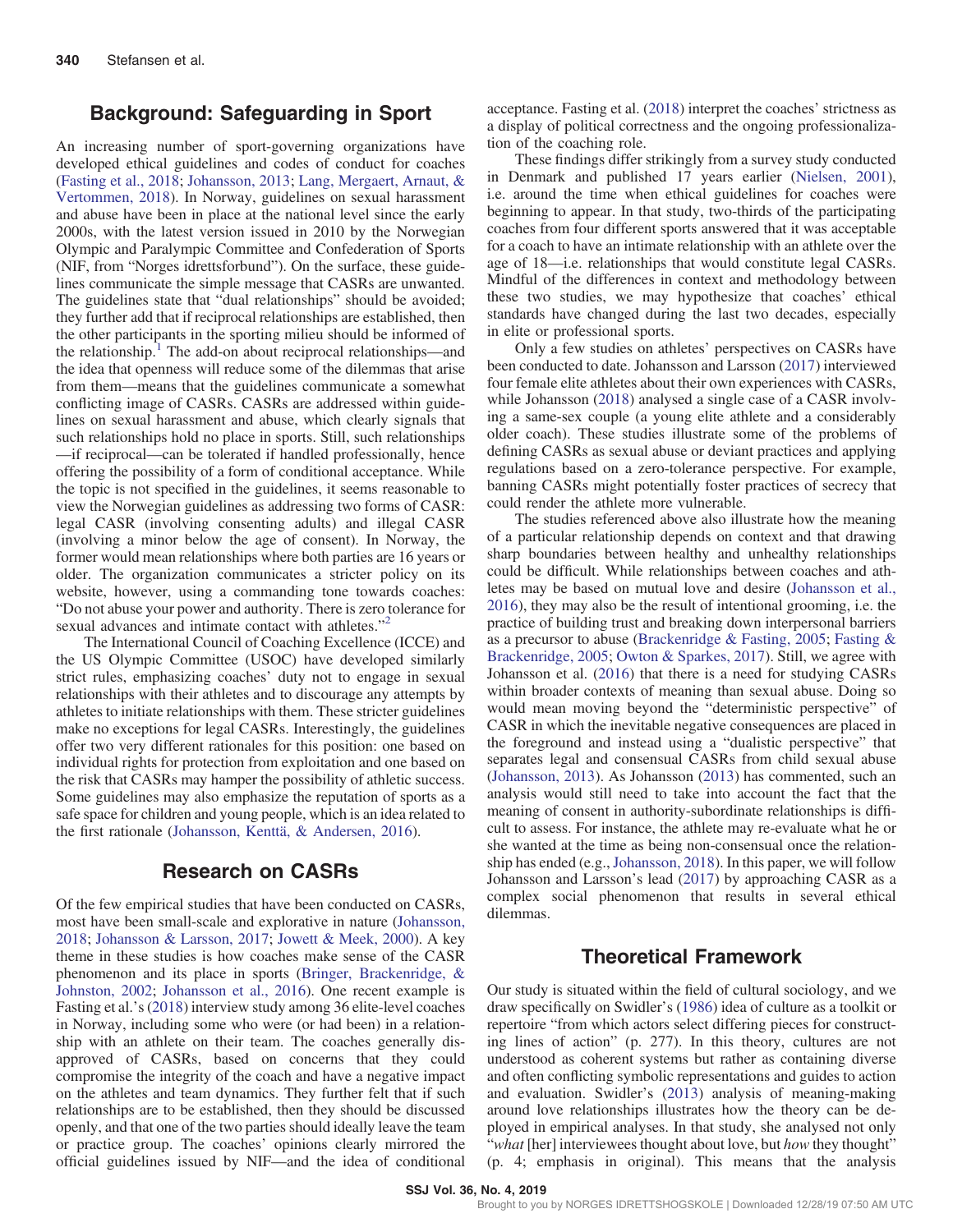encompassed both the differing views held by the same people and how lines of thinking and reasoning made sense within particular frames [\(Swidler, 2013\)](#page-7-0). Swidler understands "frames" as being akin to Goffman's idea of "cultural frames," i.e. as situations that structure what is possible to mean and articulate about a particular issue.

What we take from this notion is that an analysis of athletes' reasoning about CASRs must identify and theorize cultural frames in addition to any concrete positions the athletes take on the legitimacy of CASRs. This reasoning accords with Swidler's [\(2013](#page-7-0)) argument that within the culture-as-toolkit approach, the analysis shifts from simply being about the views of particular people on a specific issue to focussing instead on the cultural resources themselves that people pick up and put aside in order to make sense of a given phenomenon.

Based on this background, the aim of our analysis is both to identify any lines of thought that are activated in discussions about CASRs as a moral issue and the broader cultural frames that different lines of thought make sense within. For the latter purpose, we also draw inspiration from a theoretical strand within cultural sociology associated with the work of Boltanski and Thévenot [\(2000](#page-7-0), [2006](#page-7-0)), which explores how judgement is situated in particular "regimes of justification." Such regimes refer to "principles of evaluation which individuals deploy in the process of trying to define what may be the most proper or legitimate action or standard of action and whereby they grope for or re-establish social agreement" ([Silber, 2003,](#page-7-0) p. 429). A key point on this subject is that people navigate between different regimes of justification that transcend the particular situational context of their problems. The concept of "legitimate orders of worth" is central to Boltanski and Thévenot's ([2000,](#page-7-0) [2006](#page-7-0)) framework and refers to different rationalities that are called upon to justify a moral stance: for instance the market order and the civil order. While we have thought along these lines in our analysis, we have concentrated on orders of worth in a more restricted sense by attempting to grasp how athletes' reasoning about CASRs relates to understandings of the relationship between sport and society at large.

Based on this analysis, we argue that some of the confusion surrounding CASRs in the sport field stems from a more general ambivalence about the role of sport in society, and specifically on whether or not sport occupies a special position above or beyond society at large that has its own logic and morality.

## Methodology

To illuminate athletes' understandings of CASR, we have analyzed data from a focus group interview study with sport students  $(n =$ 106; age span 19–26). A team of researchers and PhD students (ten women, five men) conducted 20 gender-mixed focus group interviews. The interviewers obtained informed consent prior to the interviews and provided the project leader's (the third author's) contact information in case the participants wanted to talk to someone about sexual harassment or abuse. A one-page questionnaire distributed at the end of the interview was used to collect background information on the participants, including their sport and coaching experiences.[3](#page-6-0) We consulted the Norwegian Centre for Research Data on the ethical aspects of the project; the centre concluded that the project did not need to be submitted for further ethical evaluation.

The focus group methodology was chosen because it provides important information about participants' everyday language, including slang and jokes. It also allows for observation of the processes through which meaning is constructed, confronted, and debated among participants. Hence, the methodology is sensitive to cultural and sub-cultural values and underlying cultural dilemmas, the latter being what this study explores related to CASRs.

We used four short films involving a coach and an athlete in different situations that could be interpreted as having a sexual or intimate dimension to launch discussions. This methodological approach is often referred to as the "video elicitation interview" approach (e.g., [Henry & Fetters, 2012](#page-7-0)). The films were low-cost productions featuring sport students as actors and produced by NIF as part of an effort to raise awareness of sexual harassment in sport.<sup>[4](#page-6-0)</sup> The films worked as a common starting point across the interviews and as a resource for the moderators to engage the participants in further deliberations. Being quite amateurish, the films also may have helped to loosen up the situation by allowing for less serious, "back-stage" comments.

In each film, the coach and athlete appear to be quite close in age; both are in their early 20s. The series of films is entitled The Coach's Responsibility, and they end with the film's topic appearing on the screen, followed by the question "What is OK?" In the following, we analyze discussions related to the film Being Romantically Involved with One of the Athletes, which starts with a female swimmer finishing a lap and getting out of the pool. The coach praises her on her effort and places his arm around her waist. He then addresses four other swimmers sitting by the pool and rounds off the training session. While still in front of the group, he invites the swimmer he had praised over to his house for dinner. She smiles and accepts, before they walk off together. The film ends with one of the other swimmers asking the group, "Am I the only one who thinks this is strange?"

After the film, the participants were invited to evaluate the situation. Variations of the following questions were posed: What is going on in this situation? Is the coach's behavior appropriate? Are the intentions of the coach important? How do you interpret the athlete's reaction? Could/should the coach have done something differently? What about the athlete? We also explored how the students' perceptions of the situation changed as we modified the athlete's age, the age difference between the coach and the athlete, and the gender constellation of the couple.

The interviews lasted 50–60 minutes on average. They were audio-taped, transcribed verbatim, and anonymized. The quotes in this paper have been edited very lightly for clarity in English. The interviews were analyzed thematically [\(Braun & Clarke, 2006](#page-7-0)) in a two-step procedure. First, we identified all passages that involved discussion about CASRs; then we searched these parts for recurring themes. Following Grover and Nangle [\(2003](#page-7-0)), a theme in this case refers to issues that were discussed in depth in the majority of interviews. We identified three main themes related to CASRs that we understand as representing different moral codes, or "ethics," that could be activated in the interview setting for the purpose of making sense of CASRs.

## Analysis

We have labeled the moral codes for evaluating CASRs that emerged from the interviews as (1) the safeguarding ethic, (2) the love ethic, and (3) the athletic-performance ethic. Below we describe the core rationale of each and show how they informed the athletes' evaluations of CASRs. Following this descriptive analysis, we discuss how the three ethics relate to wider "orders of worth" linked to the role of sport in society. The analysis centers on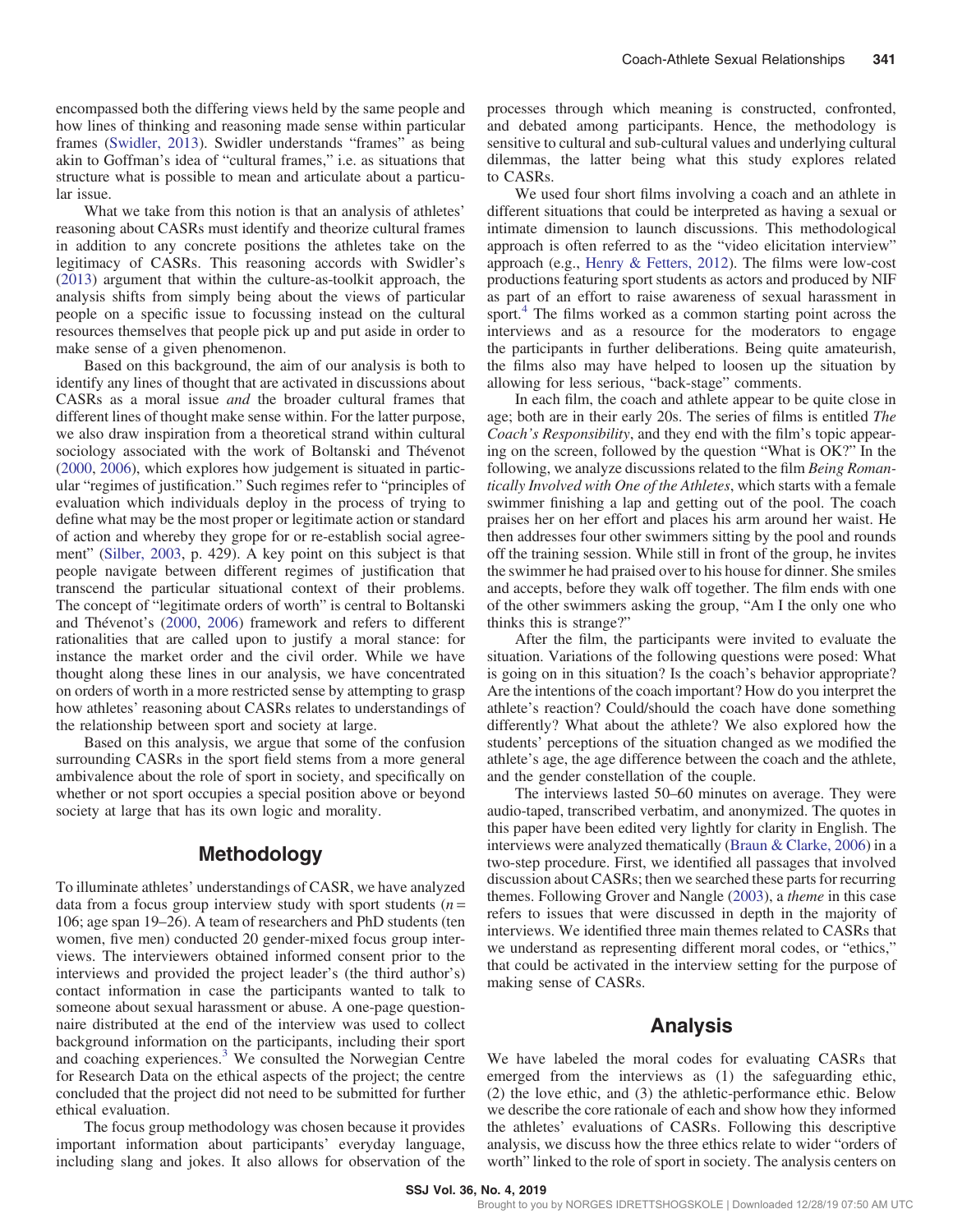CASRs involving a male coach and a female athlete, as this pairing was what CASR represented for the athletes in our study.

# (1) The Safeguarding Ethic: An Athlete's Need for Protection

The safeguarding ethic emphasizes the need to protect athletes, who are considered vulnerable vis-à-vis their coaches. A recurring theme in the interviews was the need to protect minors from being exploited. One athlete—probably referring to the legal age of sexual consent in Norway—commented that at 16, a person transfers "from being a child to becoming an adult." The athletes did not spend much time discussing "illegal CASR," i.e. relationships involving a minor. They perceived illegal CASR as morally wrong—in all cases. In this sense, the athletes' discussions mirrored the idea in various ethical guidelines that a line can be drawn by applying external criteria (e.g., the legal age of consent). Their deliberations instead differentiated between legitimate and illegitimate CASR involving athletes above the legal age of sexual consent (i.e., within the realm of "legal CASR"). While the statements in each interview indicated a sharp line between the legitimate and the illegitimate, the athletes did not draw the line at the same age across the interviews, which suggests that the topic was malleable and open for interpretation. Some groups drew the line at 18 or higher and thus also included junior teams as sites where CASRs were problematic, as the following quotes attest.

[At 18], you're responsible for your own life. (Girl 2, int. 7)

I don't think, in child and youth sports ... it's not okay to be in a relationship with an athlete. But if you do professional sports, and you're a real adult [around 20], then it should be okay, really. (Boy 3, int. 2)

The age of the athlete was also important to the interviewees in relation to the age of the coach. They saw differences in age as being particularly problematic or indicative of the relationship being in a "grey area" when they considered the athlete to be young.

It's important to think about age [in relation to CASRs].... It can be okay if the athlete is 18 or 19, but not if you're 15 or 16; that's not okay. ::: That's too much of a difference. ::: It's a different power balance in the relationship. (Boy 3, int. 5)

I think it's strange with an 18-year-old and a 40-year-old, but it's okay, really. You can't say anything against [that kind of relationship]. (Boy 1, int. 7)

I think that when you start approaching your mid-20s, then the athlete knows—when the coach is older—what she wants and what's okay and not okay. But when you're 16 and an athlete and the coach [approaches you] then you're naive and don't really know what to do. Then it's much easier for mistakes to happen. I think so. Yes. (Boy, int. 12)

These quotes highlight the ambiguities surrounding legal CASRs that are thought to contain a power imbalance due to the athlete's young age or the age difference in the relationship. The second quote also communicates the fact that athletes can have difficulty defining or speaking up about problematic CASRs that fall within legal parameters. The use of words such as "strange" or "odd" signals a certain unease related to relationships that in principle are considered legitimate. In some interviews, the evaluation was more explicitly connected to the power difference between the coach and the athlete, as in the following quote related to a coach-athlete relationship with a ten-year age difference.

Well, then I think that [such a relationship has] a strange power relation. Especially if the relationship started after that power relation was established. Because between a coach who's 27 and an athlete who's 17, there's a pretty big difference in terms of power. And I think that the athlete who's 17 very much looks up to that coach who's 27, so that's—for me, that would be very strange. And not recommended. (Boy 1, int. 16)

We should also mention that in some of the interviews, the athletes concluded that legal CASRs were simply wrong because of the inherent risk that coaches would take advantage of their positional power vis-à-vis the athletes.

For a coach to do that [develop a relationship with an athlete] ::: you've broken all trust ::: for your own gain. You've taken advantage of the situation to do something else. You've gained information on that athlete that puts you in a position to :.. trigger someone, or to ... be attentive to aspects of that person that make it possible to ::: develop a relationship like that, instead of what athlete-coach relations are supposed to be like. (Boy 3, int. 20)

... even if [the relationship] is mutual and consensual ... even then it's  $\dots$  wrong. (Boy 4, int. 20)

Although the athletes quoted above did not explicitly discuss the issue of gender, they did refer to relationships that in most cases involved a younger female athlete and an older male coach. Hence, the positional power and vulnerability they attributed to the coach and athlete (respectively) can be connected to both age and gender.

We saw across the interviews that the positioning of legal CASR as legitimate or not was fundamentally related to the construction of the athlete. When the athlete was understood to be an adult—someone mature who could take responsibility for herself—then the CASR became tolerable. In contrast, when the athlete was understood as being vulnerable due to age-related naivety or her inferior position, then the CASR became more problematic. Some of the interviewees questioned the very idea of legitimate CASR, thus mirroring the strict versions of codes of conduct and ethical guidelines and the perspective of the professional coaches interviewed by Fasting et al. [\(2018](#page-7-0)). In our material, this positon was less common than the more lenient position.

# (2) The Love Ethic: Feelings Cannot be Regulated

The second ethic voiced in the interviews pivoted around love relationships as naturally occurring in sport. We coined this the "love ethic." In the athletes' view, valid relationships were based on love. From the love-ethic perspective, sport authorities do not have legitimate grounds for inhibiting legal romantic relationships between coaches and athletes. Love-based CASRs could still be problematic, however, depending on how the couple handled the situation, and particularly the degree of professionalism they displayed within the sport setting.

The athletes talked about love as something akin to destiny: a force that people cannot control, and hence is located outside the realm of what can be regulated.

You can't ... how can I put it, control who you develop feelings for. (Girl 2, int. 4)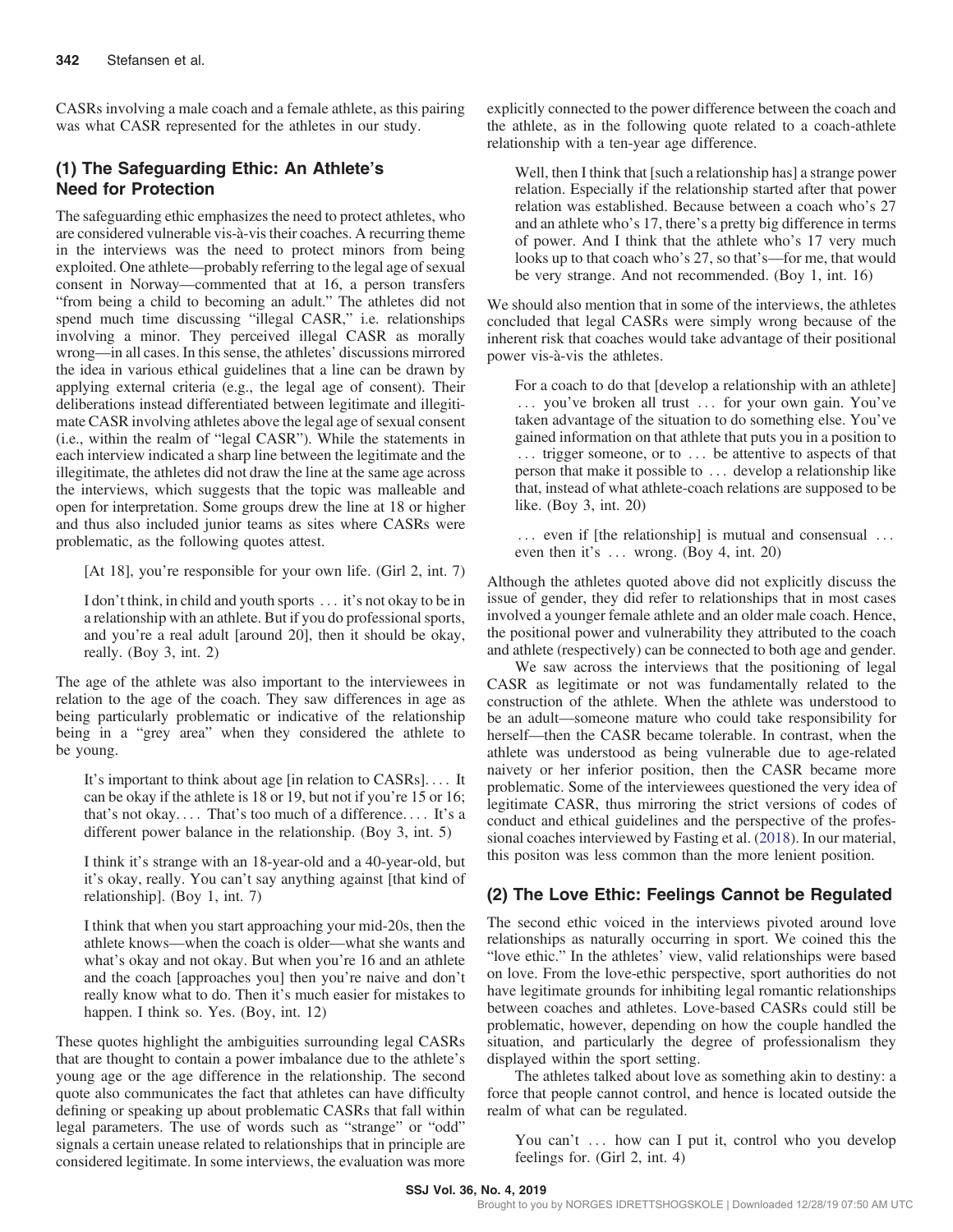If it's true love, to put it like that, what can you do, really? (Boy 2, int. 12)

:.. sport has its rules, but then ... love has its rules, or ... no rules, so then you can't [have rules against love]. It's a cliché, but there are more important things than sports, really. (Boy 2, int. 13)

These quotes mirror the findings from other studies. In Johansson and Larsson's ([2017\)](#page-7-0) study, for example, athletes who had been in couple relationships with their coaches spoke about love as an irrational and uncontrollable force that was impossible to resist. And in Fasting et al.'s ([2018\)](#page-7-0) study on professional coaches' perspectives, the female coaches expressed similar ideas and referred to love as something that "has no boundaries" and is "not something you can regulate" (p. 467).

The students in our study also drew on a "sport is life" discourse when talking about CASRs. In their view, love was likely to occur in the context of sport because of the amount of time athletes spend engaged in sport as well as the closeness and bonding that typically characterize sport milieus.

You spend a lot of time with a person and get to know that person well, and then it often happens that people will develop feelings for each other. So it's very natural that things can happen between a coach and an athlete who get to know each other that well. (Boy 3, int. 4)

When [the sporting milieu] is the place where you [spend] 24 hours of the week, then you'll find your partner there. Because that's the life you have, and there's not that much outside that milieu. (Girl 2, int. 15)

The second quote sums up a typical athlete's thinking: sport is where life happens, and love is a natural part of life, and hence love (between consenting adults) must be allowed in sports. This idea makes for an interesting contrast to the ideas expressed within the safeguarding framework discussed above, where some interviewees talked about how the trusting and close relationships that develop in sport may put athletes at risk of exploitation.

For the athletes to draw upon the love ethic, however, the manner in which the CASR was established was often a relevant factor. An already-established CASR represented a different situation from one in which the coach had become attracted to one of the athletes in the group. The participants viewed the latter type of CASR with more suspicion, perhaps due to the coach-athlete relationship becoming more visible in such a scenario:

If it's the coach who's arranged for [the relationship to begin], or started to flirt a little or something, then it might be that you're afraid that [the relationship] will affect your playing time if you're a footballer or, if you reject the coach, that it will affect you negatively. ::: As you say, there's an imbalance in power from the start ... if [the relationship] occurs when they're already in that type of relationship. (Girl 2, int. 16)

This quote alludes to the basis of a coach's power over athletes, where the coach can decide on the athletes' sport participation. The quote also indicates that the athletes viewed love-based relationships as being characterized by equality and reciprocity. As we will discuss in the next sections, the athletes were also concerned about how couples, once established as valid relationships, would manage the situation.

I think it's absolutely acceptable, but I think [such relationships] should be professional, that when you're at practice—if someone from the outside arrives—then that person shouldn't be able to see if [the coach and athlete are] in a relationship or not. (Girl 3, int. 6)

Especially if  $\ldots$  you're responsible for more athletes in a group. If you're coaching an individual athlete—it's a bit different. But the way [the film depicts the situation]  $\ldots$  it's obvious that one person gets more attention, and then you're very unprofessional. He doesn't keep his private life and the coaching role separate. And that's obviously a problem. (Boy 3, int. 4).

As these quotes indicate, displaying professionalism was important to the athletes. The issue of legitimacy and appropriateness hence moved from the relationship per se to the degree of professionalism the couple displayed. The athletes favoured a clear separation of the private and the professional: that the couple should "be open and honest about" their relationship (boy 2, interview 13) but still refrain from acting like a couple in front of the team. In this way, they could reach a workable compromise that balanced people's right to form love relationships while still considering the needs and performance of the team. This position thus echoes the idea of conditional acceptance in the Norwegian guidelines that we referred to in the introduction.

While the athletes were generally positively inclined towards "professionally managed" love-based CASRs, they did express concern that engaging in a relationship with an athlete could compromise one's professional judgement and have a negative influence on team dynamics and performance. This situation relates to the athletic-performance ethic, to be discussed next.

# (3) The Athletic-Performance Ethic: Preserving the Sport "Contract"

The athletes reasoned that both the safeguarding ethic and the love ethic are based on rights. The first focuses on the right to be protected from the risk of being exploited, while the second focuses on the right to form personal relationships and lead a full life—also as an athlete. Conversely, in the athletic-performance ethic, the athletes primarily emphasized the team or sports milieu and collective goals and values. They expressed concern about CASRs leading to preferential treatment and to compromising the coach's ability to focus on sport-related matters. From this perspective, CASRs emerged as being more problematic within team sport settings compared to individual sports. In both scenarios, the interviewees' evaluations were linked to potential consequences that the CASR could have on sport performance, both directly and indirectly, by affecting the social dynamics within the team.

One of the examples concerned a coach-athlete couple who had brought their personal disputes into the sport milieu. The other athletes could clearly see whenever the couple had had a disagreement before practice, because the athlete sometimes shot the ball at the coach instead of the goal (interview 3). The athletes also referred to examples in team sports that had worked well and where the athlete in question had contributed to the team's success, thus illustrating how good performance may overshadow one's general moral stances on CASR.

We had a coach who came to the club, the elite team, and brought his girlfriend. And she was a good player, and then she got the offer to play, of course. Because then [their relationship]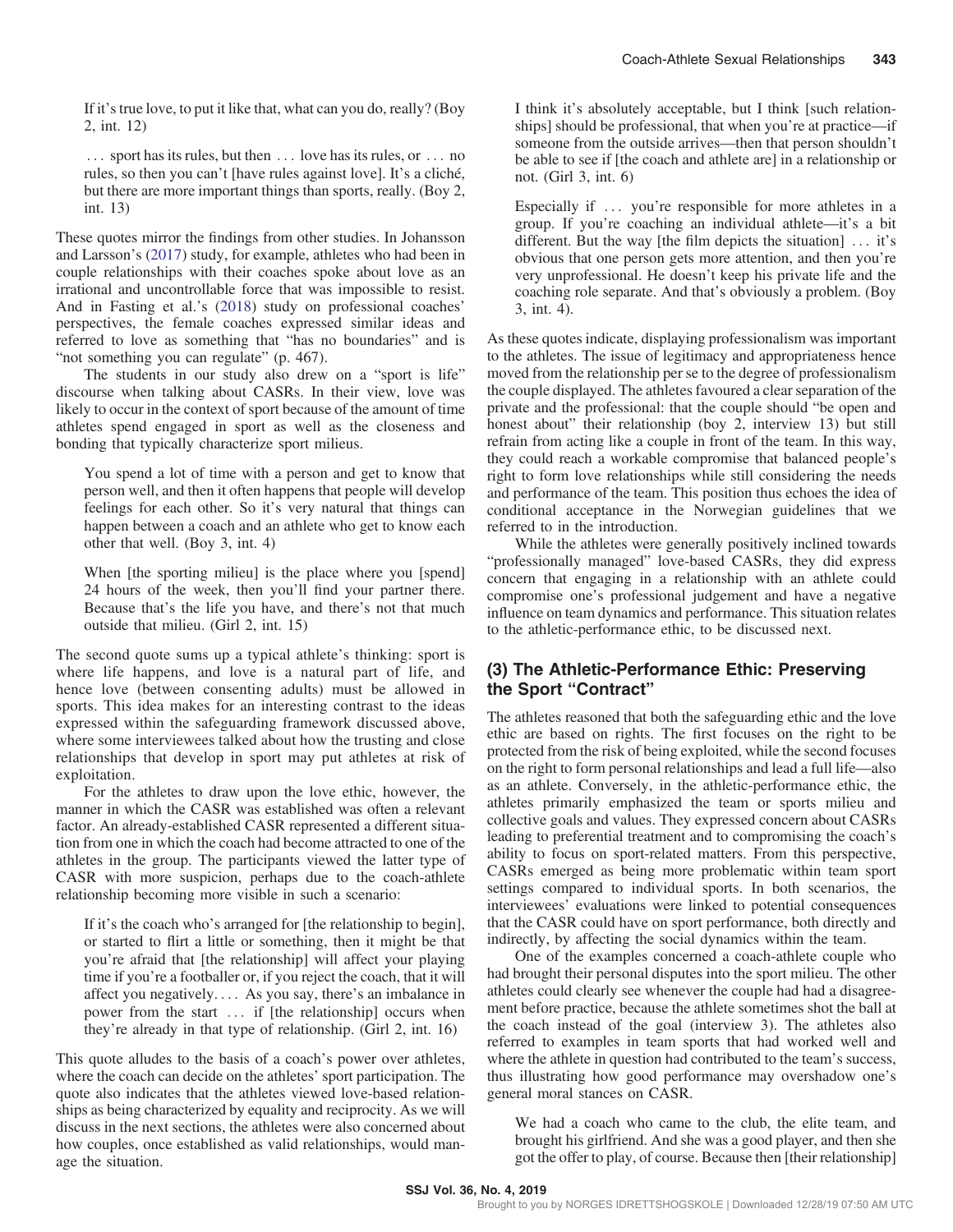would enhance the level of performance—you've got a good player and a good coach. And then you had to think, "Okay, fine, they're partners," but they kept [their relationship] professional, and then it wasn't a problem. (Girl 3, int. 15)

The quote above illustrates a case where the athlete-partner was portrayed as an additional asset to the team, which indicates the importance of CASRs not interfering with performance.

The interviewees also referred to high-profile and accomplished female athletes with partner coaches; they offered people such as Heidi Løke and Gunn-Rita Dahle Flesjå as examples of athletes who had made coach-athlete relationships work for themselves.

I don't know, but there are a lot of athletes in individual sports who have partners or spouses or something who are their coaches. Looks like it works. But if [the relationship happens] in a group, I don't know. (Boy 2, int. 8)

Performance success, and how professionally the relationships were handled, hence seemed to function as justification for elite athletes' romantic relationships with their coaches. For the latter, however, the athletes generally found it more difficult to see that CASRs would not interfere with performance in team sports. One primary concern across the interviews was that coaches would give preferential treatment to their partner-athletes at the expense of the others, whether in recreational or elite-level sport. The athletes worried that the coach might grant his partner more playing time than the other players because of the relationship, not because of her athletic performance. Hence, CASRs represented a possible threat to the notion that playing time should be determined based on performance and skill—which complies with the logic of competitive sports. The athletes more readily accepted CASRs if all the athletes in the group were treated equally.

I found [their relationship] okay at practice because he didn't pay her more attention, and I didn't know they were together until after a while. I didn't know they were together when I started.... It took a while before I understood [their relationship]. (Girl 2, int. 2)

This case shows how professional management of the CASR was a factor in the athletes' assessments, which they viewed in relation to equal treatment of athletes as well as a separation between sport and personal issues.

Some of the athletes also mentioned that CASRs could create tensions within the team and a general lack of trust and respect.

If I felt that I had something I wanted to address that was difficult [to do] in the group, then I should talk to the coach, who I know is in a relationship with one of my team friends. (...) I would've found it difficult to know if he would go to her then [with what we had discussed]. Because they're in a relationship. (Girl 2, int. 18)

We had one such episode in my club. It was a coach who was 10 to 12 years older than the athlete, but [their relationship] didn't affect the performance [of the team]; they were one of the best [teams] in Norway, I think. But there were rumours about him ... [the situation] wasn't good. So [the coach] lost a lot of respect from the team. (Boy 2, int. 3)

In the latter quote, the athlete pointed to dilemmas about CASRs even when he did not think sport performance would be directly

affected. Rather, the athlete problematized how the CASR had somehow changed the atmosphere in the team. In his experience, this altered atmosphere related to the players losing respect for the coach because he had acted unprofessionally.

In one of the interviews (interview 20), the participants discussed a particular case with a slowly developing relationship between an athlete and her coach who was more than ten years older than her, in which the initial attraction had presumably started prior to her reaching the legal age of consent. This relationship caused speculations both within and outside her club. At the time, the other athletes felt that the coach had paid her more attention, and that he had done so because of their special relationship and not because she had performed better than the other athletes on the team. The coach later became her official partner once she turned 16, thus making the relationship in accordance with the less strict guidelines for coaches. Even so, the athletes presumed that the relationship might have started earlier (at least on a platonic level) and thus positioned the CASR as being problematic. Hence, even if the relationship had been handled professionally in a legal and official sense, it still could have been interpreted as having been facilitated by a questionable process of grooming. The fact that the couple were still together at the time of the interview (as adults) also featured in the discussion and overshadowed some of the ambivalence that surrounded the story of how the relationship had been established.

This case is thus a salient example of how the activation of the different ethics we have identified—the safeguarding ethic, the love ethic, and the athletic-performance ethic—allows for the relationship to be viewed simultaneously as legitimate and problematic. The relationship could be a case of grooming, or it could represent true and lasting love. If the relationship was a form of lasting love and fell within the realm of the legal, then the athletes could tolerate it, but they understood this particular relationship as being problematic, since it nevertheless felt strange and caused uneasiness.

# Discussion and Conclusion

In this paper, we explore the ambivalence surrounding CASRs in contemporary sport culture, which contrasts with the official position sports organizations take, as reflected in various ethical guidelines and codes of conduct in which CASRs are said to hold no place in sports. As we have shown, this was not the most common position among the young athletes we interviewed. Instead, they shifted between different positions and articulated complex ethical dilemmas related to CASRs. The debates about CASRs appear to have generated a multitude of meanings. This scenario accords well with Swidler's toolkit theory on how culture works, which underlines the fluidity of "culture in action": 'People run through different parts of their cultural repertoires, selecting those parts that correspond to the situation or exemplary problem ... that currently holds their attention' ([2013,](#page-7-0) p. 25).

This dynamic is not unique to evaluating CASRs. A similar shifting between repertoires of evaluation is visible in other fields, such as debates within research ethics committees ([de Jong, van](#page-7-0) [Zwieten, & Willems, 2012\)](#page-7-0). Similarly, Swidler ([2013\)](#page-7-0) found that when people talked about their reasons for entering into and staying in love relationships, they tried out various rationales—and paid little attention to how they fit together.

When we turn to young athletes' discussions of CASRs, the question then becomes how we can make sense of their sensemaking. This question entails a shift in perspective, from describing the different ethics to identifying the orders of worth or cultural imaginaries that make them legible. We suggest that the activation of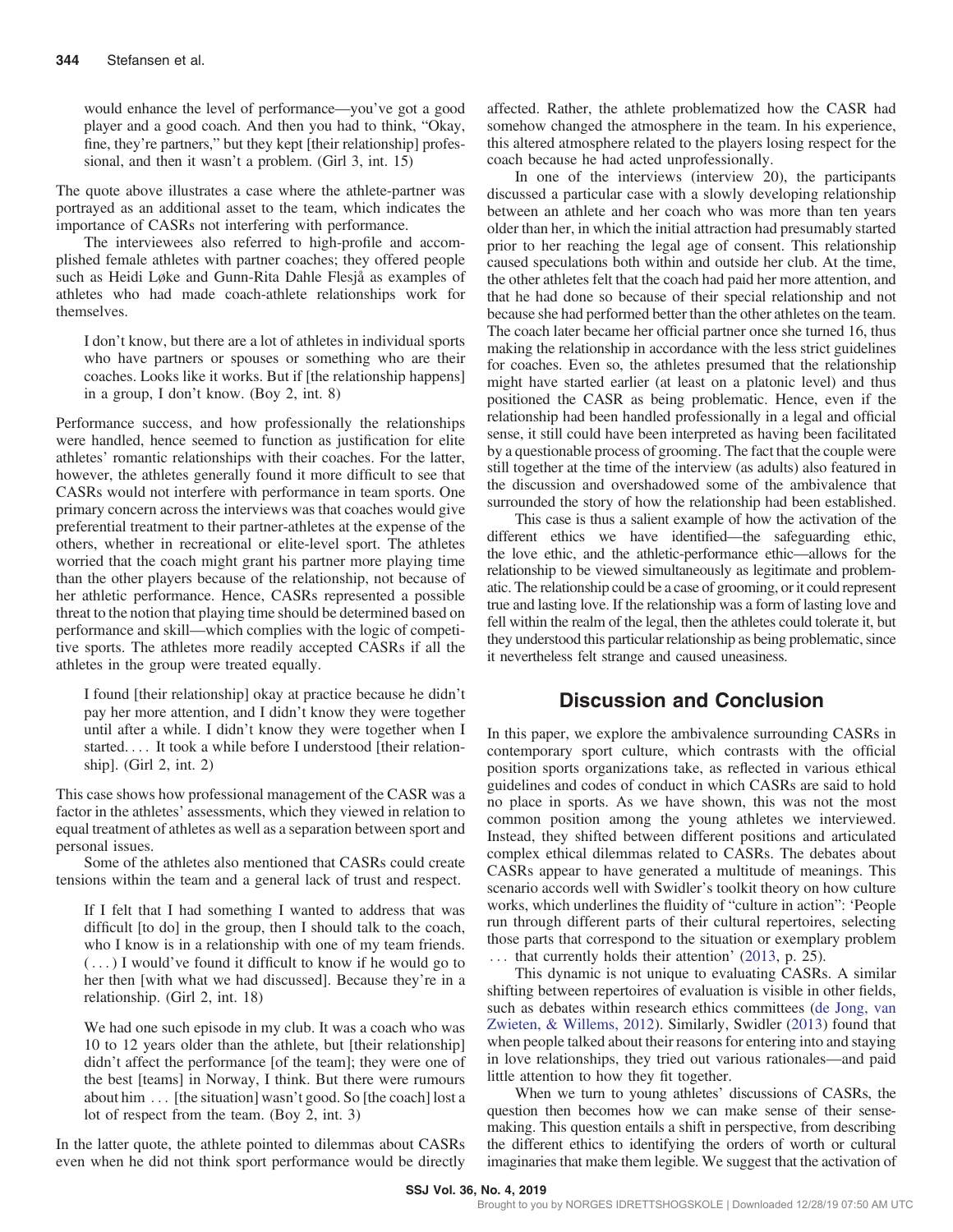<span id="page-6-0"></span>the different ethics we have described must be simultaneously thought of as an activation of different underlying ideas about the relationship between sport and society. The idea is that the ethics represent valid responses to CASRs—i.e. truths—only within specific imaginaries. This means as well that the ambivalence surrounding CASRs in the sport field is connected to these imaginaries. While the athletes in our study were not asked about such imaginaries directly, from what they said about CASRs, their ideas about the role of sports in society in a sense shone through. The point is that the ethics seem to locate sport in different spheres; either as any other realm of life or separated out and with its own moral logics. We expand on this line of thought in the following discussion.

First, the safeguarding ethic revolves around the vulnerability of children and youths in sport because of their age and subordinate positions. This situation is not unique to sports but applies to all fields of society, for instance in education and types of leisure activities besides sport. Within this ethic, a relationship involving a minor is thought to be just as wrong in sport as it is in other settings where young people depend on adults to learn and develop. Therefore, it makes sense to ban all CASRs involving minors and, to be on the safe side, to regulate CASRs for youths above the legal age of consent. Research on youth vulnerability and exploitation from outside the sports realm suggests that such a ban could be important. Young people tend to see youths, as opposed to children, as being equipped with agency and knowledgeability within sexual encounters [\(Smette, Stefansen, & Mossige, 2009\)](#page-7-0). In retrospect, however, people can understand sexual relationships from their younger years in a very different light—as exploitative and problematic—even if a relationship was desired and experienced as being positive at the time ([Phillips, 1999\)](#page-7-0).

The love ethic similarly invokes the image of sports as any other sphere of life that people invest their time and energy in—and where they inevitably become close to other people. Some of the participants in our study drew a parallel to work life and made the argument that love relationships in sports are no different from love relationships at work. They happen, and as long as they occur between consenting adults, they are fine. These evaluations are premised on the possibility of separating out relationships that fall short of being both legal and reciprocal, and hence at odds with modern ideals of lasting love relationships as "pure relationships," uncompromised by power relations and dependencies [\(Giddens, 1992](#page-7-0)).

As we see it, the athletic-performance ethic operates within a different sphere, where sport comes across as a separate field with its own logic and morality. One parallel that comes to mind is the military and other "total institutions." This separating out of sport was visible in the athletes' reasoning about the conditional acceptance of reciprocal and love-based CASRs. Within this ethic, the athletes viewed CASRs with suspicion because of their possibly negative impact on team dynamics, but they could tolerate them if handled professionally. But the athletes also explained that they could accept relationships within their teams or performance groups, even if they also caused friction among the other athletes (for instance by undermining the athletes' trust in their coach), given that the couple or one of the partners helped the team or group's performance. Hence, an intense focus on sport-related goals and values could overshadow problematic aspects of some CASRs.

The athletes' reasoning about this issue is understandable and quite predictable if viewed in light of what Coakley and Pike [\(2009](#page-7-0)), drawing on Hughes and Coakley [\(1991](#page-7-0)), define as the "sport ethic." The sport ethic is a particular moral ethos constituted by an interrelated set of norms used to "guide and evaluate attitudes and actions in the social world of power and performance sports" (p. 186). Two of the primary norms in this ethic are that athletes must (1) give the sport priority over all other things and (2) always be committed to improving and achieving perfection. Our point is that the premise of this ethic is that sport goes above and beyond the rules of life elsewhere. Simply banning CASRs would not make sense in this evaluative frame, since CASRs can boost an athlete's or team's performance.

In conclusion, we understand the ambivalence surrounding CASRs as something other than a collision between different positions that can be designated as right or wrong. The ambivalence is instead produced by a shifting between cultural frames that also pertain to the relationship between sport and society. What is moral to do with CASRs relates to the status of the sport realm, as being either elevated or not. Our analysis has also revealed that the cultural frames the athletes applied could serve to emphasize or deemphasize potentially problematic aspects of legal CASRs. At the same time, the discussions showed that sport organizations are limited in what they could legitimately regulate in the eyes of the athletes, especially with love-based CASRs.

In terms of implications, we advise sport organizations to, first, treat CASRs as a complex and multifaceted social phenomenon, and not as a moral vice that can be "regulated away." Second, we suggest that there is merit in engaging sport leaders, coaches, and athletes in discussions about ethical dilemmas in sport, including but not restricted to CASRs. Such discussions could contribute towards building and retaining critical awareness of the potential for abuse of power in sport. They could sensitize athletes to the possibility of exploitation—which general ideas about athletes as being strong and competent may overshadow (cf. [Fasting,](#page-7-0) [Brackenridge & Walseth, 2007\)](#page-7-0).

#### **Notes**

1. In Norwegian, "Unngå doble relasjoner. Dersom et gjensidig forhold etableres bør situasjonen tas opp og avklares åpent i miljøet"; accessed 20 June 2018 from [https://www.idrettsforbundet.no/tema/retningslinjer/](https://www.idrettsforbundet.no/tema/retningslinjer/seksuell-trakassering-og-overgrep/) [seksuell-trakassering-og-overgrep/](https://www.idrettsforbundet.no/tema/retningslinjer/seksuell-trakassering-og-overgrep/).

2. In Norwegian, "Misbruk ikke din makt og autoritet. Det er nulltoleranse for seksuell tilnærming og intim kontakt med utøvere"; accessed 5 May 2018 from <www.idrettsforbundet.no>.

3. Because the first two groups were not given the questionnaire, we have information on 84 of the 94 participants.

4. The films are available online: [https://www.idrettsforbundet.no/tema/](https://www.idrettsforbundet.no/tema/retningslinjer/seksuell-trakassering-og-overgrep/) [retningslinjer/seksuell-trakassering-og-overgrep/](https://www.idrettsforbundet.no/tema/retningslinjer/seksuell-trakassering-og-overgrep/).

#### Acknowledgments

This study was supported by The Research Programme on Violence in Close Relationships, financed by The Norwegian Ministry of Justice and Public Security, and the research project Sport in Young People's Lives, financed by The Norwegian Ministry of Culture. We would like to thank our colleagues from the latter project for their valuable comments on earlier drafts of this paper, as well as researchers from both institution x and institution y, who helped us conduct the interviews. We also wish to express our thanks to the anonymous reviewers for their very constructive help. The authors have no conflicts of interest to declare related to the research presented in this paper.